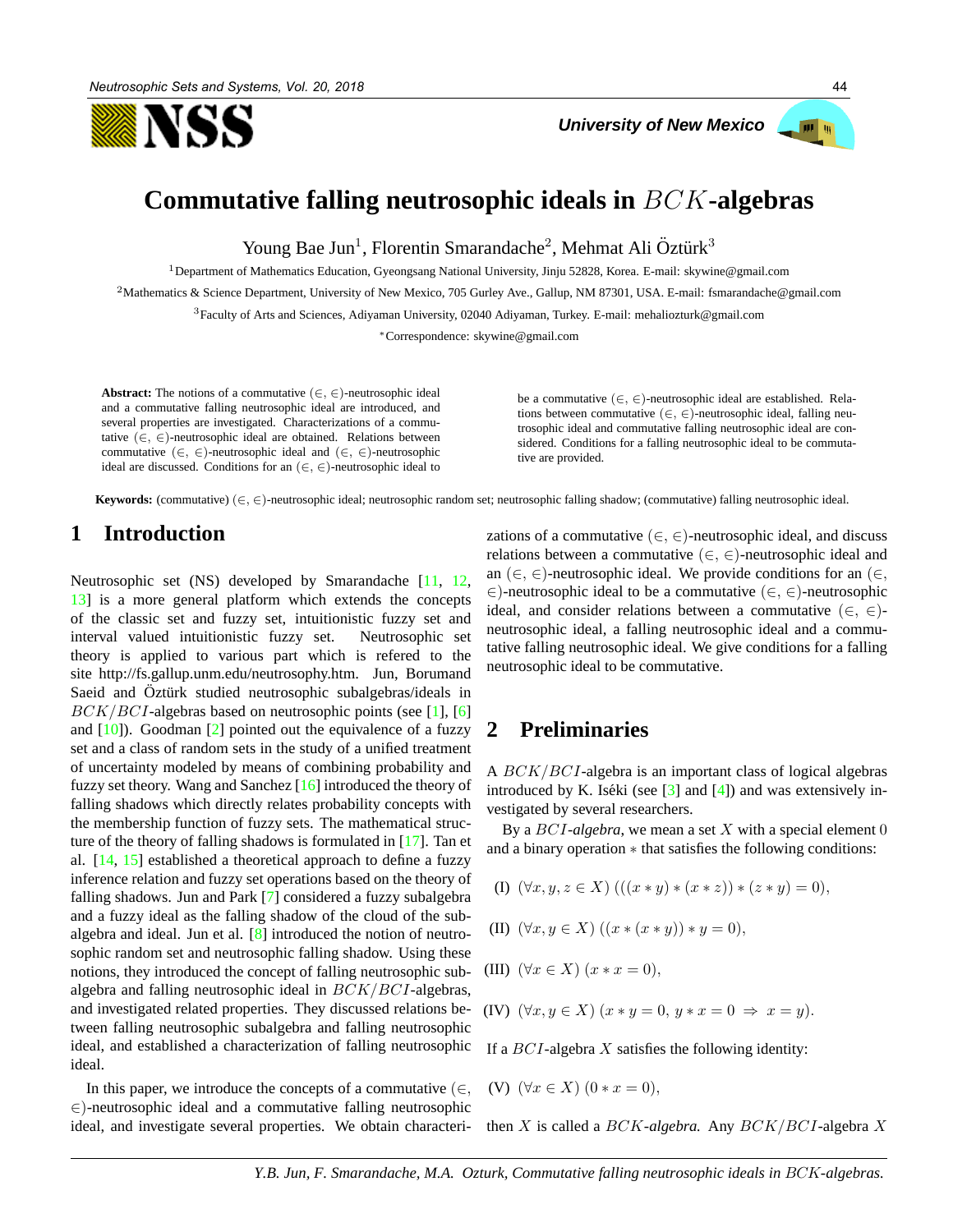satisfies the following conditions:

$$
(\forall x \in X) (x * 0 = x), \tag{2.1}
$$

$$
(\forall x, y, z \in X) \left( \begin{array}{c} x \le y \implies x * z \le y * z \\ x \le y \implies z * y \le z * x \end{array} \right), \quad (2.2)
$$

$$
(\forall x, y, z \in X) ((x * y) * z = (x * z) * y),
$$
 (2.3)

$$
(\forall x, y, z \in X) ((x * z) * (y * z) \le x * y)
$$
\n(2.4)

where  $x \leq y$  if and only if  $x * y = 0$ . A nonempty subset S of a  $BCK/BCI$ -algebra X is called a *subalgebra* of X if  $x * y \in S$ for all  $x, y \in S$ . A subset I of a  $BCK/BCI$ -algebra X is called an *ideal* of X if it satisfies:

$$
0 \in I,\tag{2.5}
$$

$$
(\forall x \in X) (\forall y \in I) (x * y \in I \Rightarrow x \in I).
$$
 (2.6)

A subset I of a BCK-algebra X is called a *commutative ideal* of  $X$  if it satisfies  $(2.5)$  and

$$
(x * y) * z \in I, z \in I \implies x * (y * (y * x)) \in I \tag{2.7}
$$

for all  $x, y, z \in X$ .

Observe that every commutative ideal is an ideal, but the converse is not true (see [9]).

We refer the reader to the books  $[5, 9]$  for further information regarding BCK/BCI-algebras.

For any family  $\{a_i \mid i \in \Lambda\}$  of real numbers, we define

$$
\bigvee \{a_i \mid i \in \Lambda\} := \sup \{a_i \mid i \in \Lambda\}
$$

and

$$
\bigwedge \{a_i \mid i \in \Lambda\} := \inf \{a_i \mid i \in \Lambda\}.
$$

If  $\Lambda = \{1, 2\}$ , we will also use  $a_1 \vee a_2$  and  $a_1 \wedge a_2$  instead of  $\bigvee \{a_i \mid i \in \Lambda\}$  and  $\bigwedge \{a_i \mid i \in \Lambda\}$ , respectively.

Let X be a non-empty set. A *neutrosophic set* (NS) in X (see [12]) is a structure of the form:

$$
A := \{ \langle x; A_T(x), A_I(x), A_F(x) \rangle \mid x \in X \}
$$

where  $A_T : X \rightarrow [0,1]$  is a truth membership function,  $A_I: X \to [0,1]$  is an indeterminate membership function, and  $A_F: X \to [0, 1]$  is a false membership function. For the sake of simplicity, we shall use the symbol  $A = (A_T, A_I, A_F)$  for the neutrosophic set

$$
A := \{ \langle x; A_T(x), A_I(x), A_F(x) \rangle \mid x \in X \}.
$$

Given a neutrosophic set  $A = (A_T, A_I, A_F)$  in a set  $X, \alpha, \beta \in$ 

 $(0, 1]$  and  $\gamma \in [0, 1)$ , we consider the following sets:

$$
T_{\in}(A; \alpha) := \{ x \in X \mid A_T(x) \ge \alpha \},
$$
  
\n
$$
I_{\in}(A; \beta) := \{ x \in X \mid A_I(x) \ge \beta \},
$$
  
\n
$$
F_{\in}(A; \gamma) := \{ x \in X \mid A_F(x) \le \gamma \}.
$$

We say  $T_{\in}(A; \alpha)$ ,  $I_{\in}(A; \beta)$  and  $F_{\in}(A; \gamma)$  are *neutrosophic*  $\in$ *subsets*.

A neutrosophic set  $A = (A_T, A_I, A_F)$  in a  $BCK/BCI$ algebra X is called an  $(\in, \in)$ -neutrosophic subalgebra of X (see [6]) if the following assertions are valid.

$$
(\forall x, y \in X) \left( \begin{array}{c} x \in T_{\in}(A; \alpha_x), y \in T_{\in}(A; \alpha_y) \\ \Rightarrow x * y \in T_{\in}(A; \alpha_x \wedge \alpha_y), \\ x \in I_{\in}(A; \beta_x), y \in I_{\in}(A; \beta_y) \\ \Rightarrow x * y \in I_{\in}(A; \beta_x \wedge \beta_y), \\ x \in F_{\in}(A; \gamma_x), y \in F_{\in}(A; \gamma_y) \\ \Rightarrow x * y \in F_{\in}(A; \gamma_x \vee \gamma_y) \end{array} \right) (2.8)
$$

for all  $\alpha_x, \alpha_y, \beta_x, \beta_y \in (0, 1]$  and  $\gamma_x, \gamma_y \in [0, 1)$ .

A neutrosophic set  $A = (A_T, A_I, A_F)$  in a  $BCK/BCI$ algebra X is called an  $(\in, \in)$ -neutrosophic ideal of X (see [10]) if the following assertions are valid.

$$
(\forall x \in X) \left( \begin{array}{c} x \in T_{\in}(A; \alpha_{x}) \Rightarrow 0 \in T_{\in}(A; \alpha_{x}) \\ x \in I_{\in}(A; \beta_{x}) \Rightarrow 0 \in I_{\in}(A; \beta_{x}) \\ x \in F_{\in}(A; \gamma_{x}) \Rightarrow 0 \in F_{\in}(A; \gamma_{x}) \end{array} \right) \tag{2.9}
$$

and

$$
(\forall x, y \in X) \left(\begin{array}{c} x * y \in T_{\in}(A; \alpha_x), y \in T_{\in}(A; \alpha_y) \\ \Rightarrow x \in T_{\in}(A; \alpha_x \wedge \alpha_y) \\ x * y \in I_{\in}(A; \beta_x), y \in I_{\in}(A; \beta_y) \\ \Rightarrow x \in I_{\in}(A; \beta_x \wedge \beta_y) \\ x * y \in F_{\in}(A; \gamma_x), y \in F_{\in}(A; \gamma_y) \\ \Rightarrow x \in F_{\in}(A; \gamma_x \vee \gamma_y) \end{array}\right) (2.10)
$$

for all  $\alpha_x, \alpha_y, \beta_x, \beta_y \in (0, 1]$  and  $\gamma_x, \gamma_y \in [0, 1)$ .

In what follows, let X and  $\mathcal{P}(X)$  denote a  $BCK/BCI$ algebra and the power set of  $X$ , respectively, unless otherwise specified.

For each  $x \in X$  and  $D \in \mathcal{P}(X)$ , let

$$
\bar{x} := \{ C \in \mathcal{P}(X) \mid x \in C \},\tag{2.11}
$$

and

$$
\bar{D} := \{ \bar{x} \mid x \in D \}. \tag{2.12}
$$

An ordered pair  $(\mathcal{P}(X), \mathcal{B})$  is said to be a *hyper-measurable structure* on X if B is a  $\sigma$ -field in  $\mathcal{P}(X)$  and  $\overline{X} \subseteq \mathcal{B}$ .

Given a probability space  $(\Omega, \mathcal{A}, P)$  and a hyper-measurable structure  $(\mathcal{P}(X), \mathcal{B})$  on X, a *neutrosophic random set* on X (see [8]) is defined to be a triple  $\xi := (\xi_T, \xi_I, \xi_F)$  in which  $\xi_T, \xi_I$  and  $\xi_F$  are mappings from  $\Omega$  to  $\mathcal{P}(X)$  which are A-B measurables,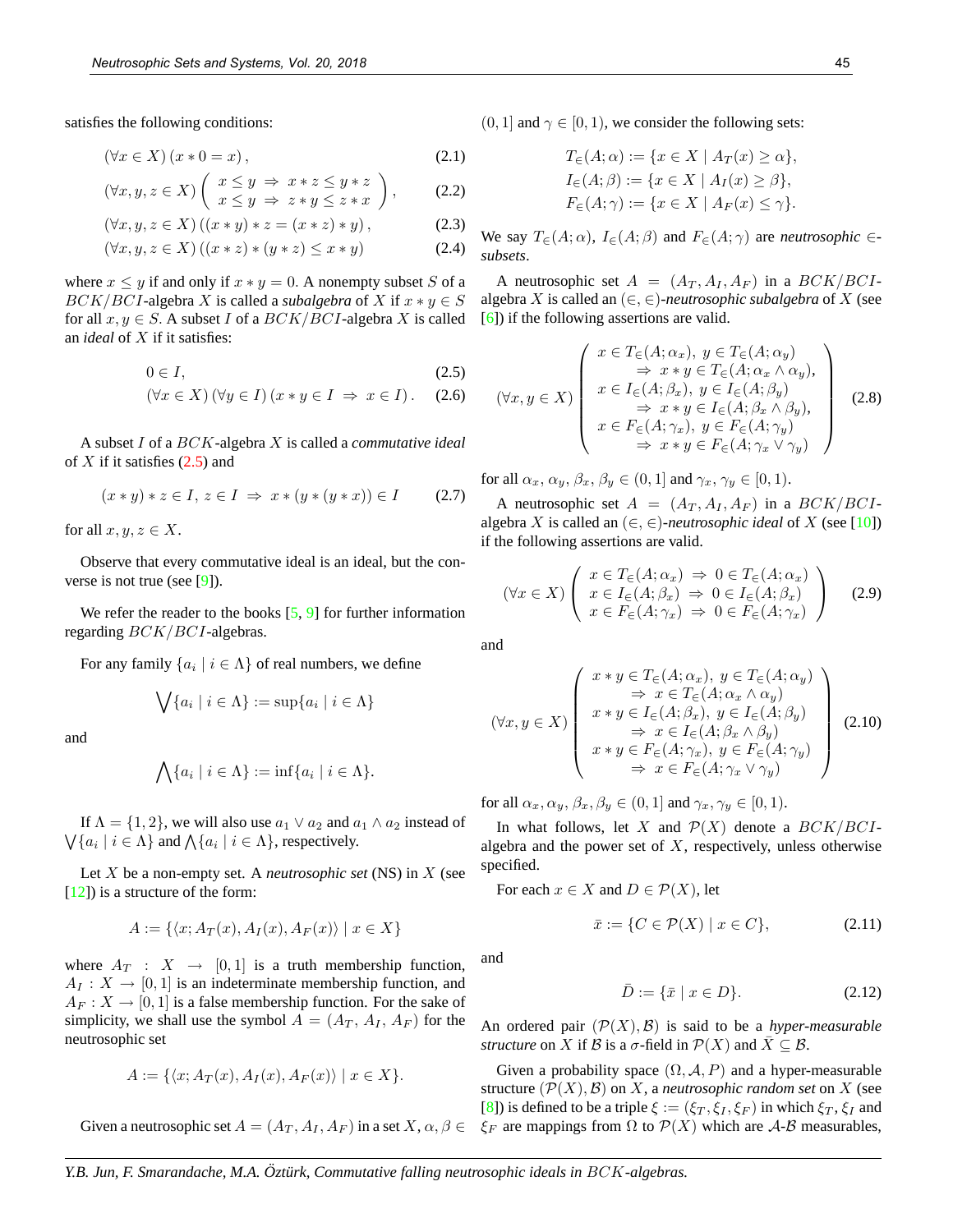that is,

$$
(\forall C \in \mathcal{B}) \left( \begin{array}{c} \xi_T^{-1}(C) = \{ \omega_T \in \Omega \mid \xi_T(\omega_T) \in C \} \in \mathcal{A} \\ \xi_I^{-1}(C) = \{ \omega_I \in \Omega \mid \xi_I(\omega_I) \in C \} \in \mathcal{A} \\ \xi_F^{-1}(C) = \{ \omega_F \in \Omega \mid \xi_F(\omega_F) \in C \} \in \mathcal{A} \end{array} \right). \tag{2.13}
$$

Given a neutrosophic random set  $\xi := (\xi_T, \xi_I, \xi_F)$  on X, consider functions:

$$
\tilde{H}_T: X \to [0,1], x_T \mapsto P(\omega_T \mid x_T \in \xi_T(\omega_T)),
$$
  
\n
$$
\tilde{H}_I: X \to [0,1], x_I \mapsto P(\omega_I \mid x_I \in \xi_I(\omega_I)),
$$
  
\n
$$
\tilde{H}_F: X \to [0,1], x_F \mapsto 1 - P(\omega_F \mid x_F \in \xi_F(\omega_F)).
$$

Then  $\tilde{H} := (\tilde{H}_T, \tilde{H}_I, \tilde{H}_F)$  is a neutrosophic set on X, and we call it a *neutrosophic falling shadow* (see [8]) of the neutrosophic random set  $\xi := (\xi_T, \xi_I, \xi_F)$ , and  $\xi := (\xi_T, \xi_I, \xi_F)$  is called a *neutrosophic cloud* (see [8]) of  $\tilde{H} := (\tilde{H}_T, \tilde{H}_I, \tilde{H}_F)$ .

For example, consider a probability space  $(\Omega, \mathcal{A}, P)$  =  $([0, 1], \mathcal{A}, m)$  where  $\mathcal{A}$  is a Borel field on  $[0, 1]$  and m is the usual Lebesgue measure. Let  $\tilde{H} := (\tilde{H}_T, \tilde{H}_I, \tilde{H}_F)$  be a neutrosophic set in X. Then a triple  $\xi := (\xi_T, \xi_I, \xi_F)$  in which

$$
\xi_T : [0,1] \to \mathcal{P}(X), \alpha \mapsto T_{\in}(\tilde{H}; \alpha),
$$
  
\n
$$
\xi_I : [0,1] \to \mathcal{P}(X), \beta \mapsto I_{\in}(\tilde{H}; \beta),
$$
  
\n
$$
\xi_F : [0,1] \to \mathcal{P}(X), \gamma \mapsto F_{\in}(\tilde{H}; \gamma)
$$

is a neutrosophic random set and  $\xi := (\xi_T, \xi_I, \xi_F)$  is a neutrosophic cloud of  $\tilde{H} := (\tilde{H}_T, \tilde{H}_I, \tilde{H}_F)$ . We will call  $\xi :=$  $(\xi_T, \xi_I, \xi_F)$  defined above as the *neutrosophic cut-cloud* (see [8]) of  $\tilde{H} := (\tilde{H}_T, \tilde{H}_I, \tilde{H}_F).$ 

Let  $(\Omega, \mathcal{A}, P)$  be a probability space and let  $\xi := (\xi_T, \xi_I, \xi_F)$ be a neutrosophic random set on X. If  $\xi_T(\omega_T)$ ,  $\xi_I(\omega_I)$  and  $\xi_F(\omega_F)$  are subalgebras (resp., ideals) of X for all  $\omega_T$ ,  $\omega_I$ ,  $\omega_F \in$  $\Omega$ , then the neutrosophic falling shadow  $\tilde{H} := (\tilde{H}_T, \tilde{H}_I, \tilde{H}_F)$ of  $\xi := (\xi_T, \xi_I, \xi_F)$  is called a *falling neutrosophic subalgebra* (resp., *falling neutrosophic ideal*) of X (see [8]).

## **3 Commutative** (∈, ∈)**-neutrosophic ideals**

**Definition 3.1.** A neutrosophic set  $A = (A_T, A_I, A_F)$  in a BCK-algebra X is called a *commutative*  $(\in, \in)$ -neutrosophic *ideal* of X if it satisfies the condition (2.9) and

$$
(x * y) * z \in T_{\in}(A; \alpha_x), z \in T_{\in}(A; \alpha_y)
$$
  
\n
$$
\Rightarrow x * (y * (y * x)) \in T_{\in}(A; \alpha_x \wedge \alpha_y)
$$
  
\n
$$
(x * y) * z \in I_{\in}(A; \beta_x), z \in I_{\in}(A; \beta_y)
$$
  
\n
$$
\Rightarrow x * (y * (y * x)) \in I_{\in}(A; \beta_x \wedge \beta_y)
$$
  
\n
$$
(x * y) * z \in F_{\in}(A; \gamma_x), z \in F_{\in}(A; \gamma_y)
$$
  
\n
$$
\Rightarrow x * (y * (y * x)) \in F_{\in}(A; \gamma_x \vee \gamma_y)
$$
  
\n(3.1

for all  $x, y, z \in X$ ,  $\alpha_x, \alpha_y, \beta_x, \beta_y \in (0, 1]$  and  $\gamma_x, \gamma_y \in [0, 1)$ .

**Example 3.2.** Consider a set  $X = \{0, 1, 2, 3\}$  with the binary operation ∗ which is given in Table 1.

Table 1: Cayley table for the binary operation "∗"

| $\ast$ |  | $\mathcal{D}$ | ર      |
|--------|--|---------------|--------|
|        |  | 0             |        |
|        |  | 0             | 1      |
|        |  | 0             | $^{2}$ |
|        |  | 2             |        |

Then  $(X;*,0)$  is a  $BCK$ -algebra (see [9]). Let  $A =$  $(A_T, A_I, A_F)$  be a neutrosophic set in X defined by Table 2

Table 2: Tabular representation of  $A = (A_T, A_I, A_F)$ 

|   | $A_T(x)$ | $A_I(x)$ | $A_F(x)$ |
|---|----------|----------|----------|
|   | 0.7      | 0.9      | 0.2      |
|   | 0.3      | 0.6      | 0.8      |
| 2 | 0.3      | 0.6      | 0.8      |
| 3 | 0.5      | 0.4      | 0.7      |

It is routine to verify that  $A = (A_T, A_I, A_F)$  is a commutative  $(∈, ∈)$ -neutrosophic ideal of X.

**Theorem 3.3.** *For a neutrosophic set*  $A = (A_T, A_I, A_F)$  *in a* BCK*-algebra* X*, the following are equivalent.*

- (1) *The non-empty*  $\in$ -*subsets*  $T_{\infty}(A; \alpha)$ *,*  $I_{\infty}(A; \beta)$  *and*  $F_{\infty}(A; \gamma)$ *are commutative ideals of* X *for all*  $\alpha, \beta \in (0, 1]$  *and*  $\gamma \in$  $[0, 1)$ .
- (2)  $A = (A_T, A_I, A_F)$  *satisfies the following assertions.*

$$
(\forall x \in X) \left( \begin{array}{c} A_T(0) \ge A_T(x) \\ A_I(0) \ge A_I(x) \\ A_F(0) \le A_F(x) \end{array} \right) \tag{3.2}
$$

*and for all*  $x, y, z \in X$ ,

$$
A_T(x * (y * (y * x)))
$$
  
\n
$$
\geq A_T((x * y) * z) \land A_T(z)
$$
  
\n
$$
A_I(x * (y * (y * x)))
$$
  
\n
$$
\geq A_I((x * y) * z) \land A_I(z)
$$
  
\n
$$
A_F(x * (y * (y * x)))
$$
  
\n
$$
\leq A_F((x * y) * z) \lor A_F(z)
$$
\n(3.3)

(3.1)  $I_{\in}(A;\beta)$  and  $F_{\in}(A;\gamma)$  are commutative ideals of X for all *Proof.* Assume that the non-empty ∈-subsets  $T_{\infty}(A; \alpha)$ ,  $\alpha, \beta \in (0, 1]$  and  $\gamma \in [0, 1)$ . If  $A_T(0) < A_T(a)$  for some  $a \in X$ , then  $a \in T_{\in}(A; A_T(a))$  and  $0 \notin T_{\in}(A; A_T(a))$ . This is a contradiction, and so  $A_T(0) \geq A_T(x)$  for all  $x \in X$ . Similarly,

*Y.B. Jun, F. Smarandache, M.A. Ozturk, Commutative falling neutrosophic ideals in* BCK*-algebras.*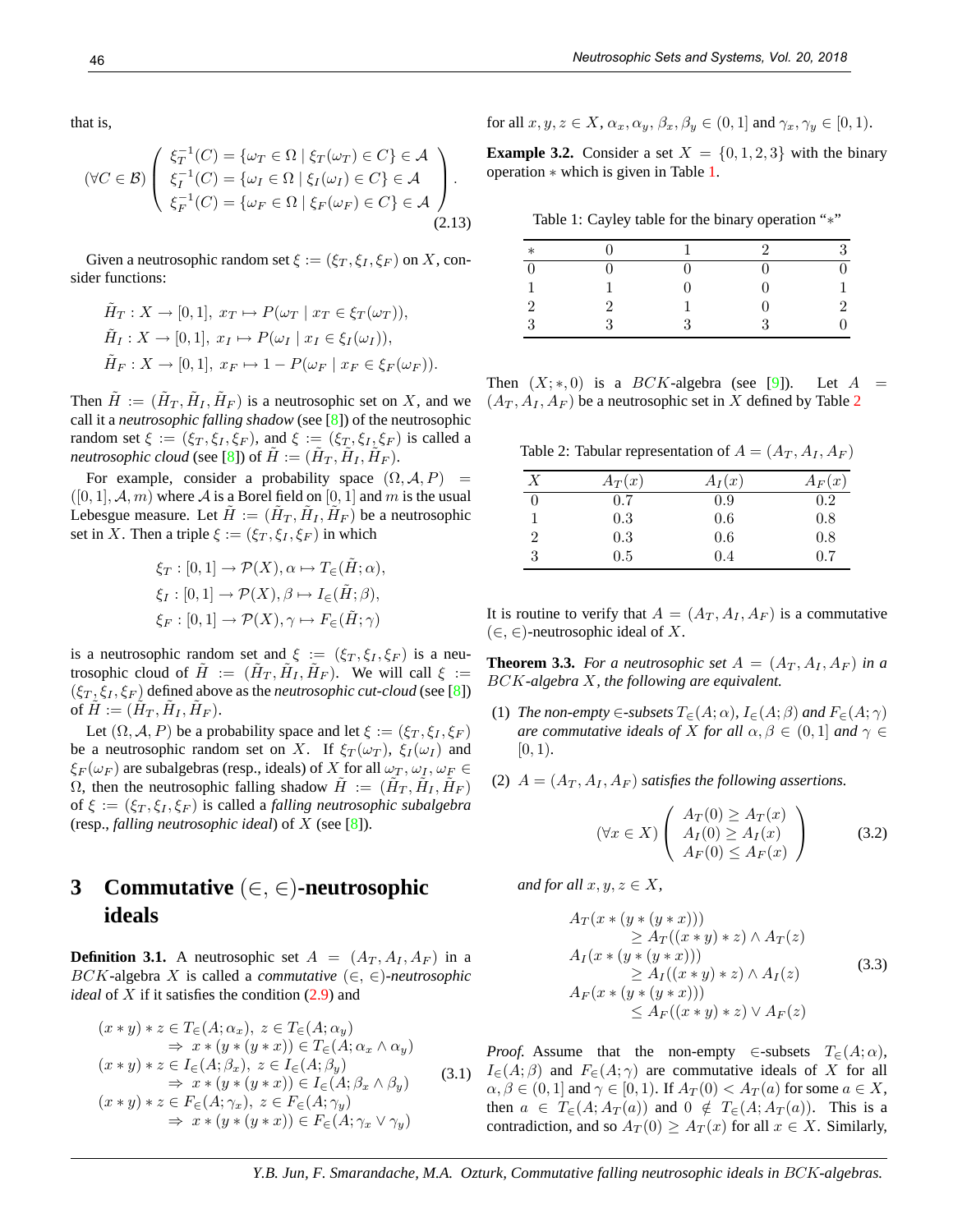$A_I(0) \ge A_I(x)$  for all  $x \in X$ . Suppose that  $A_F(0) > A_F(a)$  for some  $a \in X$ . Then  $a \in F_{\in}(A; A_F(a))$  and  $0 \notin F_{\in}(A; A_F(a))$ . This is a contradiction, and thus  $A_F(0) \leq A_F(x)$  for all  $x \in X$ . Therefore (3.2) is valid. Assume that there exist  $a, b, c \in X$  such that

$$
A_T(a*(b*(b*a))) < A_T((a*b)*c) \wedge A_T(c).
$$

Taking  $\alpha := A_T((a * b) * c) \wedge A_T(c)$  implies that  $(a * b) * c \in$  $T_{\epsilon}(A; \alpha)$  and  $c \in T_{\epsilon}(A; \alpha)$  but  $a * (b * (b * a)) \notin T_{\epsilon}(A; \alpha)$ , which is a contradiction. Hence

$$
A_T(x * (y * (y * x))) \ge A_T((x * y) * z) \wedge A_T(z)
$$

for all  $x, y, z \in X$ . By the similar way, we can verify that

$$
A_I(x * (y * (y * x))) \ge A_I((x * y) * z) \wedge A_I(z)
$$

for all  $x, y, z \in X$ . Now suppose there are  $x, y, z \in X$  such that

$$
A_F(x * (y * (y * x))) > A_F((x * y) * z) \vee A_F(z) := \gamma.
$$

Then  $(x*y)*z \in F_{\in}(A; \gamma)$  and  $z \in F_{\in}(A; \gamma)$  but  $x*(y*(y*x)) \notin$  $F_{\in}(A; \gamma)$ , a contradiction. Thus

$$
A_F(x * (y * (y * x))) \le A_F((x * y) * z) \vee A_F(z)
$$

for all  $x, y, z \in X$ .

Conversely, let  $A = (A_T, A_I, A_F)$  be a neutrosophic set in X satisfying two conditions (3.2) and (3.3). Assume that  $T_{\infty}(A; \alpha)$ ,  $I_{\in}(A;\beta)$  and  $F_{\in}(A;\gamma)$  are nonempty for  $\alpha,\beta \in (0,1]$  and  $\gamma \in$ [0, 1). Let  $x \in T_{\in}(A; \alpha)$ ,  $a \in I_{\in}(A; \beta)$  and  $u \in F_{\in}(A; \gamma)$ for  $\alpha, \beta \in (0,1]$  and  $\gamma \in [0,1)$ . Then  $A_T(0) \geq A_T(x) \geq \alpha$ ,  $A_I(0) \ge A_I(a) \ge \beta$ , and  $A_F(0) \le A_F(u) \le \gamma$  by (3.2). It follows that  $0 \in T_{\epsilon}(A; \alpha)$ ,  $0 \in I_{\epsilon}(A; \beta)$  and  $0 \in F_{\epsilon}(A; \gamma)$ . Let  $a, b, c \in X$  be such that  $(a * b) * c \in T_{\infty}(A; \alpha)$  and  $c \in T_{\infty}(A; \alpha)$ for  $\alpha \in (0,1]$ . Then

$$
A_T(a * (b * (b * a))) \ge A_T((a * b) * c) \land A_T(c) \ge \alpha
$$

by (3.3), and so  $a * (b * (b * a)) \in T_{\epsilon}(A; \alpha)$ . If  $(x * y) * z \in$  $I_{\epsilon}(A;\beta)$  and  $z \in I_{\epsilon}(A;\beta)$  for all  $x, y, z \in X$  and  $\beta \in (0,1],$ then  $A_I((x * y) * z) \ge \beta$  and  $A_I(z) \ge \beta$ . Hence the condition (3.3) implies that

$$
A_I(x * (y * (y * x))) \ge A_I((x * y) * z) \wedge A_I(z) \ge \beta,
$$

that is,  $x * (y * (y * x)) \in I_{\epsilon}(A; \beta)$ . Finally, suppose that

$$
(x * y) * z \in F_{\in}(A; \gamma)
$$
 and  $z \in F_{\in}(A; \gamma)$ 

for all  $x, y, z \in X$  and  $\gamma \in (0, 1]$ . Then  $A_F((x * y) * z) \leq \gamma$  and  $A_F(z) \leq \gamma$ , which imply from the condition (3.3) that

$$
A_F(x * (y * (y * x))) \le A_F((x * y) * z) \vee A_F(z) \le \gamma.
$$

Hence  $x * (y * (y * x)) \in F_{\in}(A; \gamma)$ . Therefore the non-empty  $\in$ -

subsets  $T_{\epsilon}(A; \alpha)$ ,  $I_{\epsilon}(A; \beta)$  and  $F_{\epsilon}(A; \gamma)$  are commutative ideals of X for all  $\alpha, \beta \in (0, 1]$  and  $\gamma \in [0, 1)$ .  $\Box$ 

**Theorem 3.4.** Let  $A = (A_T, A_I, A_F)$  be a neutrosophic set in *a* BCK-algebra X. Then  $A = (A_T, A_I, A_F)$  *is a commutative* (∈, ∈)*-neutrosophic ideal of* X *if and only if the non-empty neutrosophic*  $\in$ -*subsets*  $T_{\in}$  $(A; \alpha)$ *,*  $I_{\in}$  $(A; \beta)$  *and*  $F_{\in}$  $(A; \gamma)$  *are commutative ideals of* X *for all*  $\alpha, \beta \in (0, 1]$  *and*  $\gamma \in [0, 1)$ *.* 

*Proof.* Let  $A = (A_T, A_I, A_F)$  be a commutative  $(\in, \in)$ neutrosophic ideal of X and assume that  $T_c(A; \alpha)$ ,  $I_c(A; \beta)$  and  $F_{\epsilon}(A; \gamma)$  are nonempty for  $\alpha, \beta \in (0, 1]$  and  $\gamma \in [0, 1)$ . Then there exist  $x, y, z \in X$  such that  $x \in T_{\epsilon}(A; \alpha), y \in I_{\epsilon}(A; \beta)$ and  $z \in F_{\epsilon}(A; \gamma)$ . It follows from (2.9) that  $0 \in T_{\epsilon}(A; \alpha)$ ,  $0 \in I_{\in}(A;\beta)$  and  $0 \in F_{\in}(A;\gamma)$ . Let  $x, y, z, a, b, c, u, v, w \in X$ be such that

$$
(x * y) * z \in T_{\in}(A; \alpha), z \in T_{\in}(A; \alpha),
$$
  
\n
$$
(a * b) * c \in I_{\in}(A; \beta), c \in I_{\in}(A; \beta),
$$
  
\n
$$
(u * v) * w \in F_{\in}(A; \gamma), w \in F_{\in}(A; \gamma).
$$

Then

$$
x * (y * (y * x)) \in T_{\in}(A; \alpha \wedge \alpha) = T_{\in}(A; \alpha),
$$
  
\n
$$
a * (b * (b * a)) \in I_{\in}(A; \beta \wedge \beta) = I_{\in}(A; \beta),
$$
  
\n
$$
u * (v * (v * u)) \in F_{\in}(A; \gamma \vee \gamma) = F_{\in}(A; \gamma)
$$

by  $(2.10)$ . Hence the non-empty neutrosophic ∈-subsets  $T_{\in}(A; \alpha)$ ,  $I_{\in}(A; \beta)$  and  $F_{\in}(A; \gamma)$  are commutative ideals of X for all  $\alpha, \beta \in (0, 1]$  and  $\gamma \in [0, 1)$ .

Conversely, let  $A = (A_T, A_I, A_F)$  be a neutrosophic set in X for which  $T_{\epsilon}(A; \alpha)$ ,  $I_{\epsilon}(A; \beta)$  and  $F_{\epsilon}(A; \gamma)$  are nonempty and are commutative ideals of X for all  $\alpha, \beta \in (0, 1]$  and  $\gamma \in [0, 1)$ . Obviously, (2.9) is valid. Let  $x, y, z \in X$  and  $\alpha_x, \alpha_y \in (0, 1]$ be such that  $(x * y) * z \in T_{\epsilon}(A; \alpha_x)$  and  $z \in T_{\epsilon}(A; \alpha_y)$ . Then  $(x * y) * z \in T_{\in}(A; \alpha)$  and  $z \in T_{\in}(A; \alpha)$  where  $\alpha = \alpha_x \wedge \alpha_y$ . Since  $T_{\in}(A; \alpha)$  is a commutative ideal of X, it follows that

$$
x * (y * (y * x)) \in T_{\in}(A; \alpha) = T_{\in}(A; \alpha_x \wedge \alpha_y).
$$

Similarly, if  $(x * y) * z \in I_{\epsilon}(A; \beta_x)$  and  $z \in I_{\epsilon}(A; \beta_y)$  for all  $x, y, z \in X$  and  $\beta_x, \beta_y \in (0, 1]$ , then

$$
x * (y * (y * x)) \in I\in(A; \beta_x \wedge \beta_y).
$$

Now, suppose that  $(x*y)*z \in F_{\in}(A; \gamma_x)$  and  $z \in F_{\in}(A; \gamma_y)$  for all  $x, y, z \in X$  and  $\gamma_x, \gamma_y \in [0, 1)$ . Then  $(x * y) * z \in F_{\in}(A; \gamma)$ and  $z \in F_{\in}(A; \gamma)$  where  $\gamma = \gamma_x \vee \gamma_y$ . Hence

$$
x * (y * (y * x)) \in F_{\in}(A; \gamma) = F_{\in}(A; \gamma_x \vee \gamma_y)
$$

since  $F_{\in}(A; \gamma)$  is a commutative ideal of X. Therefore  $A =$  $(A_T, A_I, A_F)$  is a commutative  $(\in, \in)$ -neutrosophic ideal of X.  $\Box$ 

**Corollary 3.5.** Let  $A = (A_T, A_I, A_F)$  be a neutrosophic set in a BCK-algebra X. Then  $A = (A_T, A_I, A_F)$  *is a commuta-*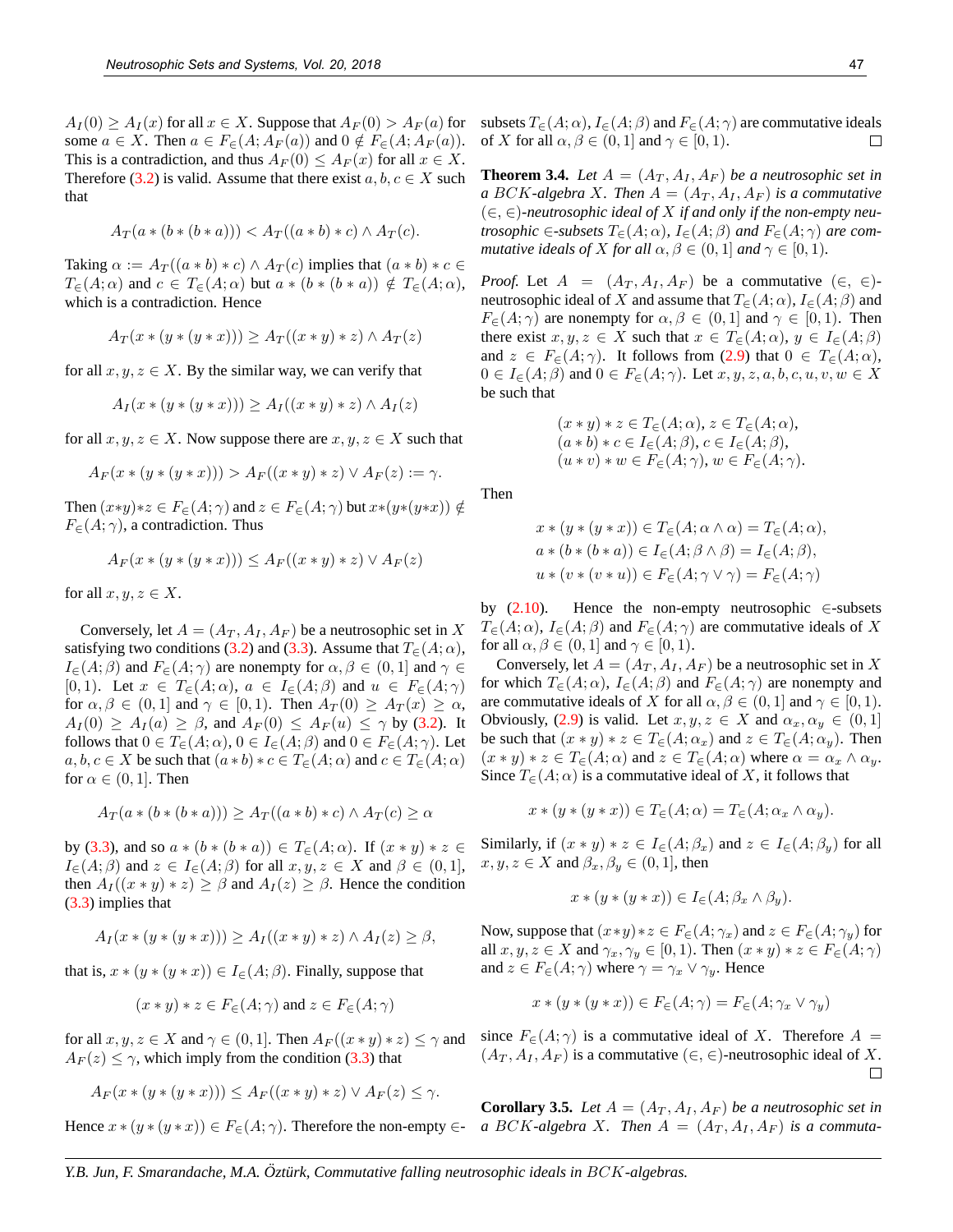*tive*  $(\in, \in)$ *-neutrosophic ideal of* X *if and only if it satisfies two* Then  $(X; *, 0)$  is a BCK-algebra (see [9]). Let A = *conditions* (3.2) *and* (3.3)*.*

**Proposition 3.6.** *Every commutative* (∈, ∈)*-neutrosophic ideal*  $A = (A_T, A_I, A_F)$  of a BCK-algebra X satisfies:

$$
(\forall x, y \in X) \left( \begin{array}{c} x * y \in T_{\in}(A; \alpha) \\ \Rightarrow x * (y * (y * x)) \in T_{\in}(A; \alpha) \\ x * y \in I_{\in}(A; \beta) \\ \Rightarrow x * (y * (y * x)) \in I_{\in}(A; \beta) \\ x * y \in F_{\in}(A; \gamma) \\ \Rightarrow x * (y * (y * x)) \in F_{\in}(A; \gamma) \end{array} \right) (3.4)
$$

*for all*  $\alpha, \beta \in (0, 1]$  *and*  $\gamma \in [0, 1)$ *.* 

*Proof.* It is induced by taking  $z = 0$  in (3.1).

**Theorem 3.7.** *Every commutative* (∈, ∈)*-neutrosophic ideal of a* BCK-algebra X is an  $(\in, \in)$ -neutrosophic ideal of X.

 $\Box$ 

*Proof.* Let  $A = (A_T, A_I, A_F)$  be a commutative  $(\in, \in)$ neutrosophic ideal of a  $BCK$ -algebra X. Assume that

$$
x * y \in T_{\in}(A; \alpha_x), y \in T_{\in}(A; \alpha_y),
$$
  
\n
$$
a * b \in I_{\in}(A; \beta_a), b \in I_{\in}(A; \beta_b),
$$
  
\n
$$
c * d \in F_{\in}(A; \gamma_c), d \in F_{\in}(A; \gamma_d)
$$

for all  $x, y, a, b, c, d \in X$ . Using (2.1), we have

$$
(x * 0) * y = x * y \in T_{\in}(A; \alpha_x),(a * 0) * b = a * b \in I_{\in}(A; \beta_a),(c * 0) * d = c * d \in F_{\in}(A; \gamma_c).
$$

It follows from  $(3.1)$ ,  $(2.1)$  and  $(V)$  that

$$
x = x * 0 = x * (0 * (0 * x)) \in T_{\in}(A; \alpha_x \wedge \alpha_y),
$$
  
\n
$$
a = a * 0 = a * (0 * (0 * a)) \in I_{\in}(A; \beta_a \wedge \beta_b),
$$
  
\n
$$
c = c * 0 = c * (0 * (0 * c)) \in F_{\in}(A; \gamma_c \vee \gamma_d).
$$

Therefore  $A = (A_T, A_I, A_F)$  is an  $(\in, \in)$ -neutrosophic ideal of X. П

The converse of Theorem 3.7 is not true as seen in the following example.

**Example 3.8.** Consider a set  $X = \{0, 1, 2, 3, 4\}$  with the binary  $(A_T, A_T, A_F)$  of a BCK-algebra X satisfies: operation ∗ which is given in Table 3

Table 3: Cayley table for the binary operation "∗"

| $\ast$         |   |   | $\mathcal{D}$ | २ |  |
|----------------|---|---|---------------|---|--|
| $\theta$       |   |   |               |   |  |
| 1              |   |   |               | 0 |  |
| $\overline{2}$ | 2 | 2 |               |   |  |
| 3              | २ | 3 | 3             |   |  |
|                |   |   |               | Q |  |

 $(A_T, A_I, A_F)$  be a neutrosophic set in X defined by Table 4

Table 4: Tabular representation of  $A = (A_T, A_I, A_F)$ 

| X | $A_T(x)$ | $A_I(x)$ | $A_F(x)$ |
|---|----------|----------|----------|
| 0 | 0.66     | 0.77     | 0.27     |
| 1 | 0.55     | 0.45     | 0.37     |
| 2 | 0.33     | 0.66     | 0.47     |
| 3 | 0.33     | 0.45     | 0.67     |
|   | 0.33     | 0.45     | 0.67     |
|   |          |          |          |

Routine calculations show that  $A = (A_T, A_I, A_F)$  is an  $(\in, \in)$ neutrosophic ideal of X. But it is not a commutative  $(\in, \in)$ neutrosophic ideal of X since  $(2 \times 3) \times 0 \in T_{\epsilon}(A; 0.6)$  and  $0 \in$  $T_{\in}(A; 0.5)$  but  $2 * (3 * (3 * 2)) \notin T_{\in}(A; 0.5 \wedge 0.6), (1 * 3) *$  $2 \in I_{\epsilon}(A; 0.55)$  and  $2 \in I_{\epsilon}(A; 0.63)$  but  $1 * (3 * (3 * 1)) \notin$  $I_{\in}(A; 0.55 \wedge 0.63)$ , and/or  $(2 * 3) * 0 \in F_{\in}(A; 0.43)$  and  $0 \in$  $F_{\epsilon}(A; 0.39)$  but  $2 * (3 * (3 * 2)) \notin F_{\epsilon}(A; 0.43 \vee 0.39).$ 

We provide conditions for an  $(\in, \in)$ -neutrosophic ideal to be a commutative  $(\in, \in)$ -neutrosophic ideal.

**Theorem 3.9.** *Let*  $A = (A_T, A_I, A_F)$  *be an*  $(\in, \in)$ *-neutrosophic ideal of a* BCK*-algebra* X *in which the condition* (3.4) *is valid. Then*  $A = (A_T, A_I, A_F)$  *is a commutative*  $(\in, \in)$ *-neutrosophic ideal of* X*.*

*Proof.* Let  $A = (A_T, A_I, A_F)$  be an  $(\in, \in)$ -neutrosophic ideal of X and  $x, y, z \in X$  be such that  $(x * y) * z \in T_{\epsilon}(A; \alpha_x)$  and  $z \in T_{\in}(A; \alpha_y)$  for  $\alpha_x, \alpha_y \in (0, 1]$ . Then  $x \ast y \in T_{\in}(A; \alpha_x \wedge \alpha_y)$ since  $A = (A_T, A_I, A_F)$  is an  $(\in, \in)$ -neutrosophic ideal of X. It follows from (3.4) that  $x * (y * (y * x)) \in T_{\epsilon}(A; \alpha_x \wedge \alpha_y)$ . Similarly, if  $(x * y) * z \in I_{\epsilon}(A; \beta_x)$  and  $z \in I_{\epsilon}(A; \beta_y)$ , then  $x * (y * (y * x)) \in I_{\epsilon}(A; \beta_x \wedge \beta_y)$ . Let  $a, b, c \in X$  and  $\gamma_a, \gamma_b \in$ [0, 1) be such that  $(a * b) * c \in F_{\in}(A; \gamma_a)$  and  $c \in F_{\in}(A; \gamma_a)$ . Then  $a * b \in F_{\in}(A; \gamma_a \vee \gamma_b)$ , which implies from (3.4) that  $a * (b * (b * a)) \in F<sub>\epsilon</sub>(A; \gamma_a \vee \gamma_b)$ . Therefore  $A = (A_T, A_I, A_F)$ is a commutative ( $\in, \in$ )-neutrosophic ideal of X.  $\Box$ 

**Lemma 3.10.** *Every*  $(\in, \in)$ -neutrosophic ideal  $A =$ 

$$
y, z \in T_{\in}(A; \alpha) \Rightarrow x \in T_{\in}(A; \alpha)
$$
  
\n
$$
y, z \in I_{\in}(A; \beta) \Rightarrow x \in I_{\in}(A; \beta)
$$
  
\n
$$
y, z \in F_{\in}(A; \gamma) \Rightarrow x \in F_{\in}(A; \gamma)
$$
\n(3.5)

*for all*  $\alpha, \beta \in [0, 1)$ *,*  $\gamma \in (0, 1]$  *and*  $x, y, z \in X$  *with*  $x * y \leq z$ *.* 

*Proof.* For any  $\alpha, \beta \in [0, 1)$ ,  $\gamma \in (0, 1]$  and  $x, y, z \in X$  with  $x * y \leq z$ , let  $y, z \in T_{\in}(A; \alpha)$ ,  $y, z \in I_{\in}(A; \beta)$  and  $y, z \in$  $F_{\in}(A; \gamma)$ . Then

$$
(x * y) * z = 0 \in T_{\in}(A; \alpha) \cap I_{\in}(A; \beta) \cap F_{\in}(A; \gamma)
$$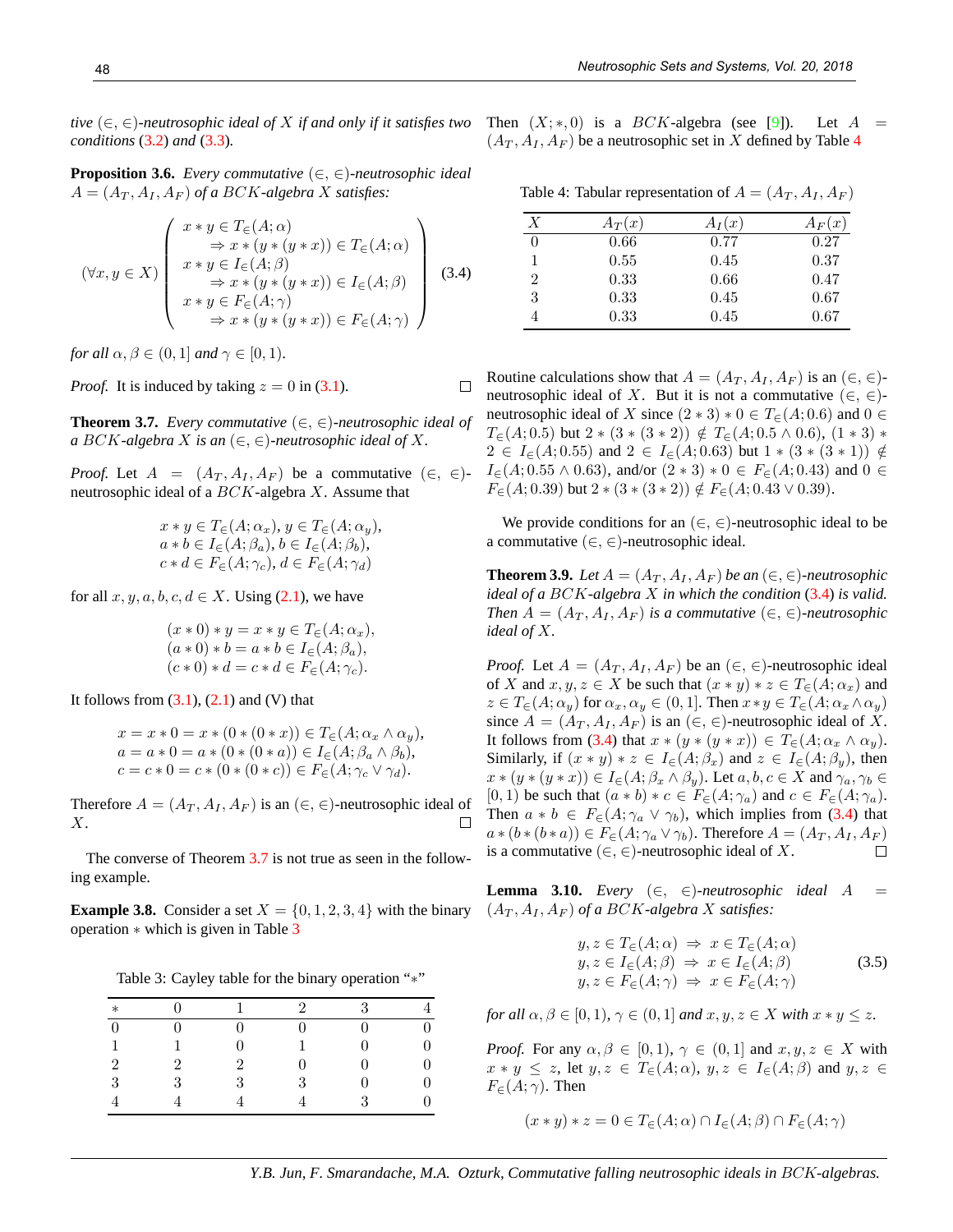by  $(2.9)$ . It follows from  $(2.10)$  that

$$
x * y \in T_{\in}(A; \alpha) \cap I_{\in}(A; \beta) \cap F_{\in}(A; \gamma)
$$

and so that

$$
x \in T_{\in}(A; \alpha) \cap I_{\in}(A; \beta) \cap F_{\in}(A; \gamma).
$$

Thus  $(3.5)$  is valid.

**Theorem 3.11.** *In a commutative BCK-algebra, every*  $(\in, \in)$ *neutrosophic ideal is a commutative* (∈, ∈)*-neutrosophic ideal.*

*Proof.* Let  $A = (A_T, A_I, A_F)$  be an  $(\in, \in)$ -neutrosophic ideal of a commutative  $BCK$ -algebra X. Let  $x, y, z \in X$  be such that

$$
(x * y) * z \in T_{\in}(A; \alpha_x) \cap I_{\in}(A; \beta_x) \cap F_{\in}(A; \gamma_x)
$$

and

$$
z \in T_{\in}(A; \alpha_y) \cap I_{\in}(A; \beta_y) \cap F_{\in}(A; \gamma_y)
$$

for  $\alpha_x, \alpha_y, \beta_x, \beta_y \in (0, 1]$  and  $\gamma_x, \gamma_y \in [0, 1]$ . Note that

$$
((x * (y * (y * x))) * ((x * y) * z)) * z
$$
  
= ((x \* (y \* (y \* x))) \* z) \* ((x \* y) \* z)  

$$
\leq (x * (y * (y * x))) * (x * y)
$$
  
= (x \* (x \* y)) \* (y \* (y \* x))  
= 0

by  $(2.3)$ ,  $(2.4)$  and  $(III)$ , which implies that

$$
(x * (y * (y * x))) * ((x * y) * z) \leq z.
$$

It follows from Lemma 3.10 that

$$
x * (y * (y * x)) \in T_{\infty}(A; \alpha_x) \cap I_{\infty}(A; \beta_x) \cap F_{\infty}(A; \gamma_x).
$$

Therefore  $A = (A_T, A_I, A_F)$  is a commutative  $(\in, \in)$ neutrosophic ideal of X.  $\Box$ 

## **4 Commutative falling neutrosophic ideals**

**Definition 4.1.** Let  $(\Omega, \mathcal{A}, P)$  be a probability space and let  $\xi :=$  $(\xi_T, \xi_I, \xi_F)$  be a neutrosophic random set on a  $BCK$ -algebra X. Then the neutrosophic falling shadow  $\tilde{H} := (\tilde{H}_T, \tilde{H}_I, \tilde{H}_F)$ of  $\xi := (\xi_T, \xi_I, \xi_F)$  is called a *commutative falling neutrosophic ideal* of X if  $\xi_T(\omega_T)$ ,  $\xi_I(\omega_I)$  and  $\xi_F(\omega_F)$  are commutative ideals of X for all  $\omega_T$ ,  $\omega_I$ ,  $\omega_F \in \Omega$ .

**Example 4.2.** Consider a set  $X = \{0, 1, 2, 3, 4\}$  with the binary operation ∗ which is given in Table 5

Then  $(X;*,0)$  is a  $BCK$ -algebra (see [9]). Consider  $(\Omega, \mathcal{A}, P) = ([0, 1], \mathcal{A}, m)$  and let  $\xi := (\xi_T, \xi_I, \xi_F)$  be a neu-

Table 5: Cayley table for the binary operation "∗"

| $\ast$       |   |                   | $\mathcal{D}_{\mathcal{L}}$ | 3        |   |
|--------------|---|-------------------|-----------------------------|----------|---|
| 0            | ∩ | $\mathbf{\Omega}$ | 0                           | $^{(1)}$ | 0 |
| $\mathbf{1}$ |   | 0                 | 0                           |          |   |
| 2            | 2 |                   | Ω                           | 2        | 2 |
| 3            | 3 | 3                 | 3                           | 0        | 3 |
|              |   |                   |                             |          | 0 |

trosophic random set on  $X$  which is given as follows:

$$
\xi_T : [0,1] \to \mathcal{P}(X), \quad x \mapsto \begin{cases} \{0,3\} & \text{if } t \in [0,0.25), \\ \{0,4\} & \text{if } t \in [0.25,0.55), \\ \{0,1,2\} & \text{if } t \in [0.55,0.85), \\ \{0,3,4\} & \text{if } t \in [0.85,1], \end{cases}
$$

$$
\xi_I : [0,1] \to \mathcal{P}(X), \quad x \mapsto \begin{cases} \{0,1,2\} & \text{if } t \in [0,0.45), \\ \{0,1,2,3\} & \text{if } t \in [0.45,0.75), \\ \{0,1,2,4\} & \text{if } t \in [0.75,1], \end{cases}
$$

and

 $\Box$ 

$$
\xi_F : [0,1] \to \mathcal{P}(X), \quad x \mapsto \begin{cases} \{0\} & \text{if } t \in (0.9,1], \\ \{0,3\} & \text{if } t \in (0.7,0.9], \\ \{0,4\} & \text{if } t \in (0.5,0.7], \\ \{0,1,2,3\} & \text{if } t \in (0.3,0.5], \\ X & \text{if } t \in [0,0.3]. \end{cases}
$$

Then  $\xi_T(t)$ ,  $\xi_I(t)$  and  $\xi_F(t)$  are commutative ideals of X for all  $t \in [0, 1]$ . Hence the neutrosophic falling shadow  $H :=$  $(\tilde{H}_T, \tilde{H}_I, \tilde{H}_F)$  of  $\xi := (\xi_T, \xi_I, \xi_F)$  is a commutative falling neutrosophic ideal of  $X$ , and it is given as follows:

$$
\tilde{H}_T(x) = \begin{cases}\n1 & \text{if } x = 0, \\
0.3 & \text{if } x \in \{1, 2\}, \\
0.4 & \text{if } x = 3, \\
0.45 & \text{if } x = 4,\n\end{cases}
$$

$$
\tilde{H}_I(x) = \begin{cases}\n1 & \text{if } x \in \{0, 1, 2\}, \\
0.3 & \text{if } x = 3, \\
0.25 & \text{if } x = 4,\n\end{cases}
$$

and

$$
\tilde{H}_F(x) = \begin{cases}\n0 & \text{if } x = 0, \\
0.5 & \text{if } x \in \{1, 2, 4\}, \\
0.3 & \text{if } x = 3.\n\end{cases}
$$

Given a probability space  $(\Omega, \mathcal{A}, P)$ , let  $\tilde{H} := (\tilde{H}_T, \tilde{H}_I, \tilde{H}_F)$ be a neutrosophic falling shadow of a neutrosophic random set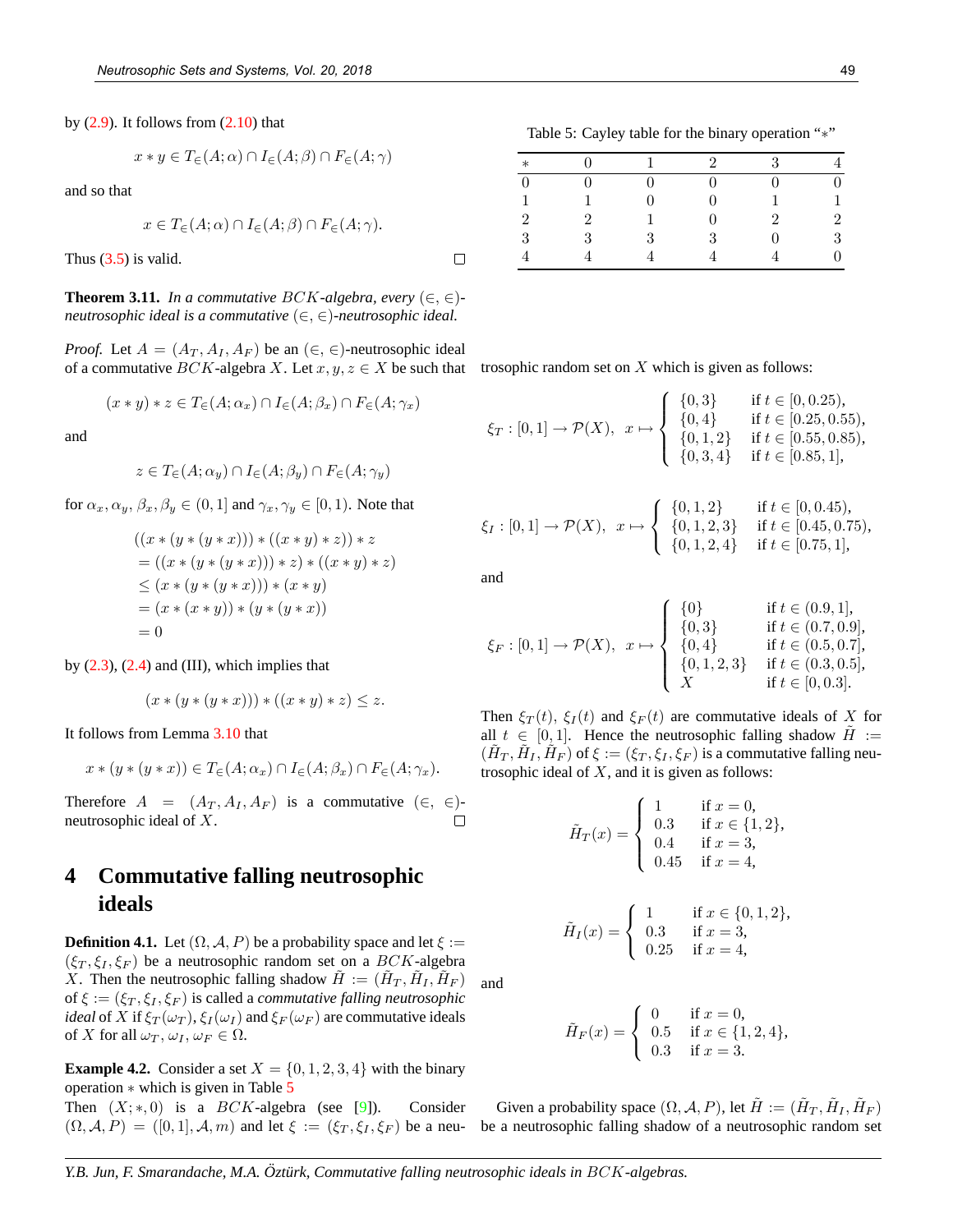$\xi := (\xi_T, \xi_I, \xi_F)$ . For  $x \in X$ , let

$$
\Omega(x; \xi_T) := \{ \omega_T \in \Omega \mid x \in \xi_T(\omega_T) \},
$$
  
\n
$$
\Omega(x; \xi_I) := \{ \omega_I \in \Omega \mid x \in \xi_I(\omega_I) \},
$$
  
\n
$$
\Omega(x; \xi_F) := \{ \omega_F \in \Omega \mid x \in \xi_F(\omega_F) \}.
$$

Then  $\Omega(x;\xi_T)$ ,  $\Omega(x;\xi_I)$ ,  $\Omega(x;\xi_F) \in \mathcal{A}$  (see [8]).

**Proposition 4.3.** Let  $\tilde{H}$  :=  $(\tilde{H}_T, \tilde{H}_I, \tilde{H}_F)$  be a neutrosophic *falling shadow of the neutrosophic random set*  $\xi := (\xi_T, \xi_I, \xi_F)$ *on a BCK-algebra X. If*  $\tilde{H} := (\tilde{H}_T, \tilde{H}_I, \tilde{H}_F)$  *is a commutative falling neutrosophic ideal of* X*, then*

$$
\Omega((x * y) * z; \xi_T) \cap \Omega(z; \xi_T)
$$
\n
$$
\subseteq \Omega(x * (y * (y * x)); \xi_T)
$$
\n
$$
\Omega((x * y) * z; \xi_I) \cap \Omega(z; \xi_I)
$$
\n
$$
\subseteq \Omega(x * (y * (y * x)); \xi_I)
$$
\n
$$
\Omega((x * y) * z; \xi_F) \cap \Omega(z; \xi_F)
$$
\n
$$
\subseteq \Omega(x * (y * (y * x)); \xi_F)
$$

*and*

$$
\Omega(x * (y * (y * x)); \xi_T) \subseteq \Omega((x * y) * z; \xi_T)
$$
  
\n
$$
\Omega(x * (y * (y * x)); \xi_I) \subseteq \Omega((x * y) * z; \xi_I)
$$
  
\n
$$
\Omega(x * (y * (y * x)); \xi_F) \subseteq \Omega((x * y) * z; \xi_F)
$$
\n(4.2)

*for all*  $x, y, z \in X$ *.* 

*Proof.* Let

$$
\omega_T \in \Omega((x * y) * z; \xi_T) \cap \Omega(z; \xi_T),
$$
  
\n
$$
\omega_I \in \Omega((x * y) * z; \xi_I) \cap \Omega(z; \xi_I),
$$
  
\n
$$
\omega_F \in \Omega((x * y) * z; \xi_F) \cap \Omega(z; \xi_F)
$$

for all  $x, y, z \in X$ . Then

$$
(x * y) * z \in \xi_T(\omega_T) \text{ and } z \in \xi_T(\omega_T),
$$
  
\n
$$
(x * y) * z \in \xi_I(\omega_I) \text{ and } z \in \xi_I(\omega_I),
$$
  
\n
$$
(x * y) * z \in \xi_F(\omega_F) \text{ and } z \in \xi_F(\omega_F).
$$

Since  $\xi_T(\omega_T)$ ,  $\xi_I(\omega_I)$  and  $\xi_F(\omega_F)$  are commutative ideals of X, it follows from (2.7) that

$$
x * (y * (y * x)) \in \xi_T(\omega_T) \cap \xi_I(\omega_I) \cap \xi_F(\omega_F)
$$

and so that

$$
\omega_T \in \Omega(x * (y * (y * x)); \xi_T),
$$
  
\n
$$
\omega_I \in \Omega(x * (y * (y * x)); \xi_I),
$$
  
\n
$$
\omega_F \in \Omega(x * (y * (y * x)); \xi_F).
$$

Hence (4.1) is valid. Now let

$$
\omega_T \in \Omega(x * (y * (y * x)); \xi_T),
$$
  
\n
$$
\omega_I \in \Omega(x * (y * (y * x)); \xi_I),
$$
  
\n
$$
\omega_F \in \Omega(x * (y * (y * x)); \xi_F)
$$

for all  $x, y, z \in X$ . Then

$$
x * (y * (y * x)) \in \xi_T(\omega_T) \cap \xi_I(\omega_I) \cap \xi_F(\omega_F).
$$

Note that

$$
((x * y) * z) * (x * (y * (y * x)))
$$
  
= ((x \* y) \* (x \* (y \* (y \* x)))) \* z  

$$
\leq ((y * (y * x)) * y) * z = ((y * y) * (y * x)) * z
$$
  
= (0 \* (y \* x)) \* z = 0 \* z = 0,

which yields

$$
((x * y) * z) * (x * (y * (y * x)))
$$
  
= 0 \in \xi\_T(\omega\_T) \cap \xi\_I(\omega\_I) \cap \xi\_F(\omega\_F).

(4.1) Since  $\xi_T(\omega_T)$ ,  $\xi_I(\omega_I)$  and  $\xi_F(\omega_F)$  are commutative ideals and hence ideals of  $X$ , it follows that

$$
(x * y) * z \in \xi_T(\omega_T) \cap \xi_I(\omega_I) \cap \xi_F(\omega_F).
$$

Hence

$$
\omega_T \in \Omega((x * y) * z; \xi_T),
$$
  
\n
$$
\omega_I \in \Omega((x * y) * z; \xi_I),
$$
  
\n
$$
\omega_F \in \Omega((x * y) * z; \xi_F).
$$

Therefore (4.2) is valid.

Given a probability space  $(\Omega, \mathcal{A}, P)$ , let

$$
\mathcal{F}(X) := \{ f \mid f : \Omega \to X \text{ is a mapping} \}. \tag{4.3}
$$

Define a binary operation  $\mathcal{F}(X)$  as follows:

$$
(\forall \omega \in \Omega) \left( (f \circledast g)(\omega) = f(\omega) * g(\omega) \right) \tag{4.4}
$$

for all  $f, g \in \mathcal{F}(X)$ . Then  $(\mathcal{F}(X); \mathcal{F}, \theta)$  is a  $BCK/BCI$ algebra (see [7]) where  $\theta$  is given as follows:

 $\theta : \Omega \to X$ ,  $\omega \mapsto 0$ .

For any subset A of X and  $g_T, g_I, g_F \in \mathcal{F}(X)$ , consider the followings:

$$
A_T^g := \{ \omega_T \in \Omega \mid g_T(\omega_T) \in A \},
$$
  
\n
$$
A_T^g := \{ \omega_I \in \Omega \mid g_I(\omega_I) \in A \},
$$
  
\n
$$
A_F^g := \{ \omega_F \in \Omega \mid g_F(\omega_F) \in A \}
$$

and

$$
\xi_T : \Omega \to \mathcal{P}(\mathcal{F}(X)), \omega_T \mapsto \{ g_T \in \mathcal{F}(X) \mid g_T(\omega_T) \in A \},
$$
  
\n
$$
\xi_I : \Omega \to \mathcal{P}(\mathcal{F}(X)), \omega_I \mapsto \{ g_I \in \mathcal{F}(X) \mid g_I(\omega_I) \in A \},
$$
  
\n
$$
\xi_F : \Omega \to \mathcal{P}(\mathcal{F}(X)), \omega_F \mapsto \{ g_F \in \mathcal{F}(X) \mid g_F(\omega_F) \in A \}.
$$

Then  $A_T^g$ ,  $A_I^g$ ,  $A_F^g \in \mathcal{A}$  (see [8]).

*Y.B. Jun, F. Smarandache, M.A. Ozturk, Commutative falling neutrosophic ideals in* BCK*-algebras.*

 $\Box$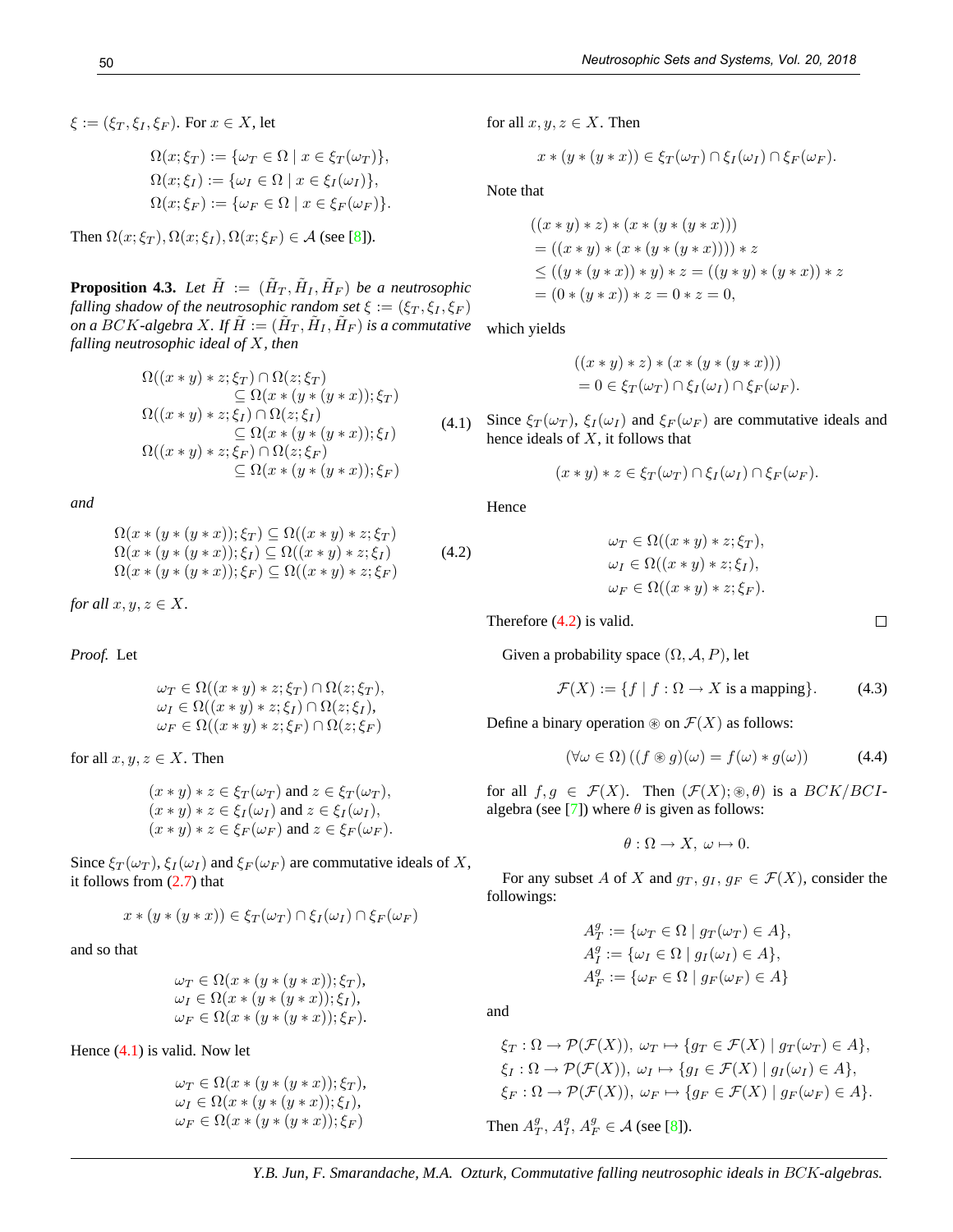**Theorem 4.4.** *If* K *is a commutative ideal of a* BCK*-algebra* of X. X*, then*

$$
\xi_T(\omega_T) = \{ g_T \in \mathcal{F}(X) \mid g_T(\omega_T) \in K \},
$$
  
\n
$$
\xi_I(\omega_I) = \{ g_I \in \mathcal{F}(X) \mid g_I(\omega_I) \in K \},
$$
  
\n
$$
\xi_F(\omega_F) = \{ g_F \in \mathcal{F}(X) \mid g_F(\omega_F) \in K \}
$$

*are commutative ideals of*  $\mathcal{F}(X)$ *.* 

*Proof.* Assume that  $K$  is a commutative ideal of a  $BCK$ -algebra X. Since  $\theta(\omega_T) = 0 \in K$ ,  $\theta(\omega_I) = 0 \in K$  and  $\theta(\omega_F) = 0 \in K$ for all  $\omega_T$ ,  $\omega_I$ ,  $\omega_F \in \Omega$ , we have  $\theta \in \xi_T(\omega_T)$ ,  $\theta \in \xi_I(\omega_I)$  and  $\theta \in \xi_F(\omega_F)$ . Let  $f_T, g_T, h_T \in \mathcal{F}(X)$  be such that

$$
(f_T \circledast g_T) \circledast h_T \in \xi_T(\omega_T)
$$
 and  $h_T \in \xi_T(\omega_T)$ .

Then

$$
(f_T(\omega_T) * g_T(\omega_T)) * h_T(\omega_T) = ((f_T \circledast g_T) \circledast h_T)(\omega_T) \in K
$$

and  $h_T(\omega_T) \in K$ . Since K is a commutative ideal of X, it follows from (2.7) that

$$
(f_T \circledast (g_T \circledast (g_T \circledast f_T)))(\omega_T)
$$
  
=  $f_T(\omega_T) * (g_T(\omega_T) * (g_T(\omega_T) * f_T(\omega_T))) \in K$ ,

that is,  $f_T \otimes (g_T \otimes (g_T \otimes f_T)) \in \xi_T(\omega_T)$ . Hence  $\xi_T(\omega_T)$  is a commutative ideal of  $\mathcal{F}(X)$ . Similarly, we can verify that  $\xi_I(\omega_I)$ is a commutative ideal of  $\mathcal{F}(X)$ . Now, let  $f_F, g_F, h_F \in \mathcal{F}(X)$ be such that  $(f_F \otimes g_F) \otimes h_F \in \xi_F(\omega_F)$  and  $h_F \in \xi_F(\omega_F)$ . Then

$$
(f_F(\omega_F) * g_F(\omega_F)) * h_F(\omega_F)
$$
  
= ((f\_F \otimes g\_F) \otimes h\_F)(\omega\_F) \in K

and  $h_F(\omega_F) \in K$ . Then

$$
(f_F \circledast (g_F \circledast (g_F \circledast f_F)))(\omega_F)
$$
  
=  $f_F(\omega_F) * (g_F(\omega_F) * (g_F(\omega_F) * f_F(\omega_F))) \in K$ ,

and so  $f_F \otimes (g_F \otimes (g_F \otimes f_F)) \in \xi_F(\omega_F)$ . Hence  $\xi_F(\omega_F)$  is a commutative ideal of  $\mathcal{F}(X)$ . This completes the proof.  $\Box$ 

**Theorem 4.5.** *If we consider a probability space*  $(\Omega, \mathcal{A}, P)$  =  $([0, 1], \mathcal{A}, m)$ , then every commutative  $(\in, \in)$ -neutrosophic ideal *of a* BCK*-algebra is a commutative falling neutrosophic ideal.*

*Proof.* Let  $\tilde{H} := (\tilde{H}_T, \tilde{H}_I, \tilde{H}_F)$  be a commutative  $(\in, \in$ )-neutrosophic ideal of X. Then  $T_{\in}(\tilde{H};\alpha)$ ,  $I_{\in}(\tilde{H};\beta)$  and  $F_{\in}(H; \gamma)$  are commutative ideals of X for all  $\alpha, \beta \in (0, 1]$  and  $\gamma \in [0, 1)$ . Hence a triple  $\xi := (\xi_T, \xi_I, \xi_F)$  in which

$$
\xi_T : [0,1] \to \mathcal{P}(X), \ \alpha \mapsto T_{\in}(\tilde{H}; \alpha),
$$

$$
\xi_I : [0,1] \to \mathcal{P}(X), \ \beta \mapsto I_{\in}(\tilde{H}; \beta),
$$

$$
\xi_F : [0,1] \to \mathcal{P}(X), \ \gamma \mapsto F_{\in}(\tilde{H}; \gamma)
$$

is a neutrosophic cut-cloud of  $\tilde{H} := (\tilde{H}_T, \tilde{H}_I, \tilde{H}_F)$ . Therefore  $\tilde{H} := (\tilde{H}_T, \tilde{H}_I, \tilde{H}_F)$  is a commutative falling neutrosophic ideal

The converse of Theorem 4.5 is not true as seen in the following example.

**Example 4.6.** Consider a set  $X = \{0, 1, 2, 3, 4\}$  with the binary operation ∗ which is given in Table 6

Table 6: Cayley table for the binary operation "∗"

| $\ast$           |                             |   | 9 | २            | 4              |
|------------------|-----------------------------|---|---|--------------|----------------|
| $\boldsymbol{0}$ |                             |   |   |              | $\overline{0}$ |
| 1                |                             |   |   | 0            | 1              |
| $\overline{2}$   | $\mathcal{D}_{\mathcal{L}}$ | 2 |   | $\mathbf{0}$ | $\overline{2}$ |
| 3                | 3                           | 2 |   | Ω            | $\,3$          |
| $\overline{4}$   |                             |   |   |              | 0              |

Then  $(X;*,0)$  is a  $BCK$ -algebra (see [9]). Consider  $(\Omega, \mathcal{A}, P) = ([0, 1], \mathcal{A}, m)$  and let  $\xi := (\xi_T, \xi_I, \xi_F)$  be a neutrosophic random set on  $X$  which is given as follows:

$$
\xi_T : [0,1] \to \mathcal{P}(X), \quad x \mapsto \begin{cases} \{0,1\} & \text{if } t \in [0,0.2), \\ \{0,2\} & \text{if } t \in [0.2,0.55), \\ \{0,2,4\} & \text{if } t \in [0.55,0.75), \\ \{0,1,2,3\} & \text{if } t \in [0.75,1], \end{cases}
$$

$$
\xi_I : [0,1] \to \mathcal{P}(X), \quad x \mapsto \begin{cases} \{0,1\} & \text{if } t \in [0,0.34), \\ \{0,4\} & \text{if } t \in [0.34,0.66), \\ \{0,1,4\} & \text{if } t \in [0.66,0.78), \\ X & \text{if } t \in [0.78,1], \end{cases}
$$

and

$$
\xi_F : [0,1] \to \mathcal{P}(X), \quad x \mapsto \begin{cases} \{0\} & \text{if } t \in (0.87,1], \\ \{0,2\} & \text{if } t \in (0.76,0.87], \\ \{0,4\} & \text{if } t \in (0.58,0.76], \\ \{0,2,4\} & \text{if } t \in (0.33,0.58], \\ X & \text{if } t \in [0,0.33]. \end{cases}
$$

Then  $\xi_T(t)$ ,  $\xi_I(t)$  and  $\xi_F(t)$  are commutative ideals of X for all  $t \in [0, 1]$ . Hence the neutrosophic falling shadow  $H :=$  $(\tilde{H}_T, \tilde{H}_I, \tilde{H}_F)$  of  $\xi := (\xi_T, \xi_I, \xi_F)$  is a commutative falling neutrosophic ideal of  $X$ , and it is given as follows:

$$
\tilde{H}_T(x) = \begin{cases}\n1 & \text{if } x = 0, \\
0.45 & \text{if } x = 1, \\
0.8 & \text{if } x = 2, \\
0.25 & \text{if } x = 3, \\
0.2 & \text{if } x = 4,\n\end{cases}
$$
\n
$$
\tilde{H}_I(x) = \begin{cases}\n1 & \text{if } x = 0, \\
0.68 & \text{if } x = 1, \\
0.22 & \text{if } x \in \{2, 3\}, \\
0.66 & \text{if } x = 4,\n\end{cases}
$$

 $\Box$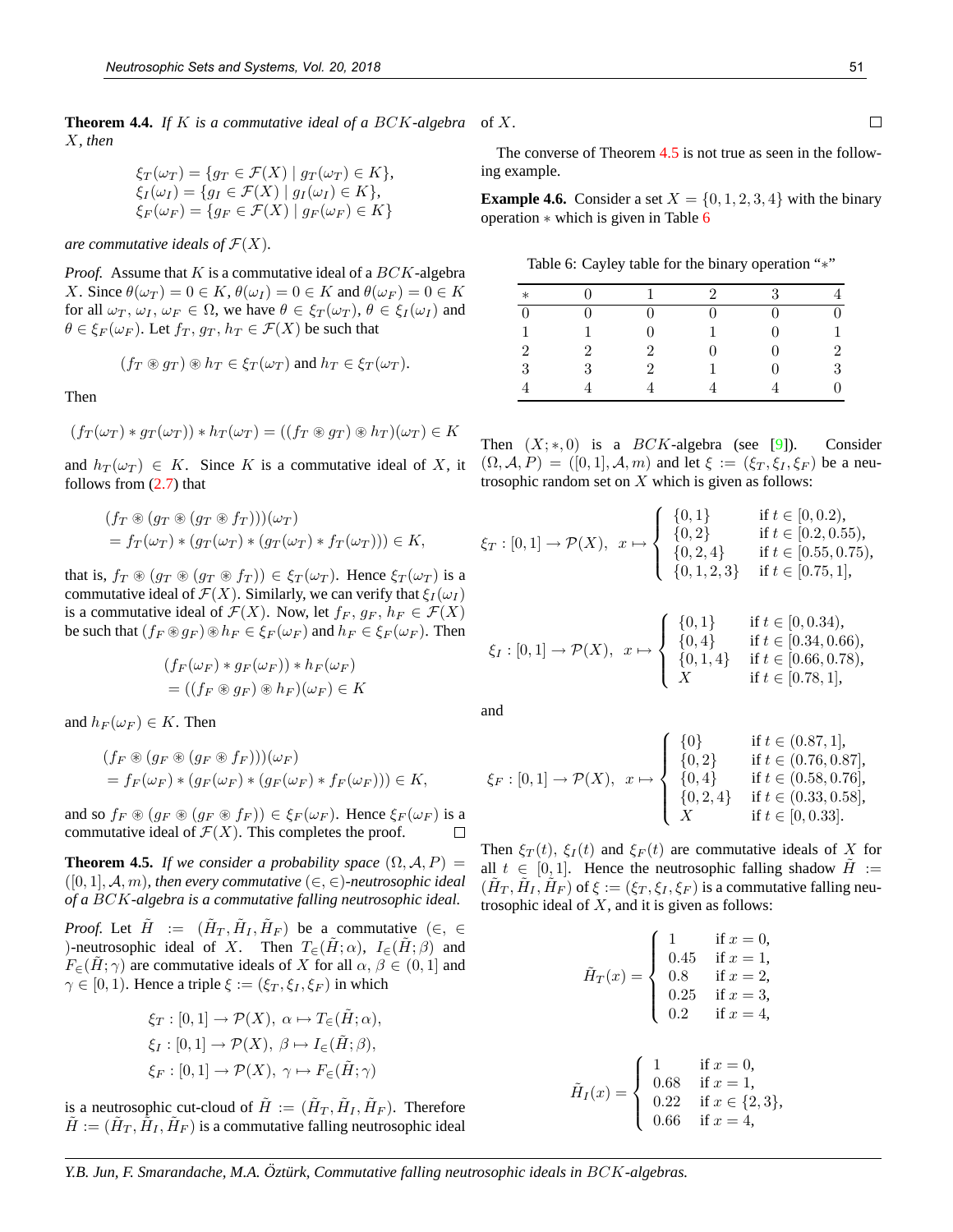$$
\tilde{H}_F(x) = \begin{cases}\n0 & \text{if } x = 0, \\
0.67 & \text{if } x \in \{1, 3\}, \\
0.31 & \text{if } x = 2, \\
0.24 & \text{if } x = 4.\n\end{cases}
$$

But  $\tilde{H}$  :=  $(\tilde{H}_T, \tilde{H}_I, \tilde{H}_F)$  is not a commutative  $(\in, \in)$ neutrosophic ideal of X since

$$
(3 * 4) * 2 \in T_{\infty}(\tilde{H}; 0.4)
$$
 and  $2 \in T_{\infty}(\tilde{H}; 0.6)$ ,

but  $3 * (4 * (4 * 3)) = 3 \notin T_{\epsilon}(\tilde{H}; 0.4).$ 

We provide relations between a falling neutrosophic ideal and a commutative falling neutrosophic ideal .

**Theorem 4.7.** *Let*  $(\Omega, \mathcal{A}, P)$  *be a probability space and let*  $\tilde{H} := (\tilde{H}_T, \tilde{H}_I, \tilde{H}_F)$  be a neutrosophic falling shadow of a neu*trosophic random set*  $\xi := (\xi_T, \xi_I, \xi_F)$  *on a BCK-algebra. If*  $\tilde{H} := (\tilde{H}_T, \tilde{H}_I, \tilde{H}_F)$  is a commutative falling neutrosophic ideal *of* X*, then it is a falling neutrosophic ideal of* X*.*

*Proof.* Let  $\tilde{H} := (\tilde{H}_T, \tilde{H}_I, \tilde{H}_F)$  be a commutative falling neutrosophic ideal of a BCK-algebra X. Then  $\xi_T(\omega_T)$ ,  $\xi_I(\omega_I)$  and  $\xi_F(\omega_F)$  are commutative ideals of X for all  $\omega_T$ ,  $\omega_I$ ,  $\omega_F \in \Omega$ . Thus  $\xi_T(\omega_T)$ ,  $\xi_I(\omega_I)$  and  $\xi_F(\omega_F)$  are ideals of X for all  $\omega_T$ ,  $\omega_I$ ,  $\omega_F \in \Omega$ . Therefore  $\tilde{H} := (\tilde{H}_T, \tilde{H}_I, \tilde{H}_F)$  is a falling neutrosophic ideal of X. П

The following example shows that the converse of Theorem 4.7 is not true in general.

**Example 4.8.** Consider a set  $X = \{0, 1, 2, 3, 4\}$  with the binary operation ∗ which is given in Table 7

| $\ast$         |   |   | $\mathcal{D}_{\mathcal{L}}$ | $\mathcal{R}$               |   |
|----------------|---|---|-----------------------------|-----------------------------|---|
|                |   |   |                             | O                           | 0 |
|                |   |   |                             |                             | 0 |
| $\overline{2}$ | 2 |   |                             | $\mathcal{D}_{\mathcal{L}}$ | 0 |
| 3              | २ | ર | 3                           | 0                           | 3 |
|                |   |   |                             |                             | 0 |

Table 7: Cayley table for the binary operation "∗"

Then  $(X;*,0)$  is a  $BCK$ -algebra (see [9]). Consider  $(\Omega, \mathcal{A}, P) = ([0, 1], \mathcal{A}, m)$  and let  $\xi := (\xi_T, \xi_I, \xi_F)$  be a neutrosophic random set on  $X$  which is given as follows:

$$
\xi_T : [0,1] \to \mathcal{P}(X), \quad x \mapsto \begin{cases} \{0,3\} & \text{if } t \in [0,0.27), \\ \{0,1,2,3\} & \text{if } t \in [0.27,0.66), \\ \{0,1,2,4\} & \text{if } t \in [0.67,1], \end{cases}
$$

$$
\xi_I : [0,1] \to \mathcal{P}(X), \quad x \mapsto \begin{cases} \{0,3\} & \text{if } t \in [0,0.35), \\ \{0,1,2,4\} & \text{if } t \in [0.35,1], \end{cases}
$$

and

$$
\xi_F : [0,1] \to \mathcal{P}(X), \quad x \mapsto \begin{cases} \{0\} & \text{if } t \in (0.84,1], \\ \{0,3\} & \text{if } t \in (0.76,0.84], \\ \{0,1,2,4\} & \text{if } t \in (0.58,0.76], \\ X & \text{if } t \in [0,0.58]. \end{cases}
$$

Then  $\xi_T(t)$ ,  $\xi_I(t)$  and  $\xi_F(t)$  are ideals of X for all  $t \in [0,1]$ . Hence the neutrosophic falling shadow  $\tilde{H} := (\tilde{H}_T, \tilde{H}_I, \tilde{H}_F)$  of  $\xi := (\xi_T, \xi_I, \xi_F)$  is a falling neutrosophic ideal of X. But it is not a commutative falling neutrosophic ideal of  $X$  because if  $\alpha \in [0, 0.27), \beta \in [0, 0.35)$  and  $\gamma \in (0.76, 0.84]$ , then  $\xi_T(\alpha) =$  $\{0,3\}, \xi_I(\beta) = \{0,3\}$  and  $\xi_F(\gamma) = \{0,3\}$  are not commutative ideals of X respectively.

Since every ideal is commutative in a commutative  $BCK$ algebra, we have the following theorem.

**Theorem 4.9.** *Let*  $(\Omega, \mathcal{A}, P)$  *be a probability space and let*  $\tilde{H} := (\tilde{H}_T, \tilde{H}_I, \tilde{H}_F)$  be a neutrosophic falling shadow of a neu*trosophic random set*  $\xi := (\xi_T, \xi_I, \xi_F)$  *on a commutative BCK*algebra. If  $\tilde{H} := (\tilde{H}_T, \tilde{H}_I, \tilde{H}_F)$  is a falling neutrosophic ideal *of* X*, then it is a commutative falling neutrosophic ideal of* X*.*

**Corollary 4.10.** *Let*  $(\Omega, \mathcal{A}, P)$  *be a probability space. For any* BCK*-algebra* X *which satisfies one of the following assertions*

$$
(\forall x, y \in X)(x \le y \implies x \le y * (y * x)), \tag{4.5}
$$

$$
(\forall x, y \in X)(x \le y \implies x = y * (y * x)), \tag{4.6}
$$

$$
(\forall x, y \in X)(x * (x * y) = y * (y * (x * (x * y))))
$$
\n(4.7)

$$
(\forall x, y, z \in X)(x, y \le z, z * y \le z * x \implies x \le y), \quad (4.8)
$$

$$
(\forall x, y, z \in X)(x \le z, z * y \le z * x \implies x \le y), \tag{4.9}
$$

let  $\tilde{H}$  :=  $(\tilde{H}_T, \tilde{H}_I, \tilde{H}_F)$  be a neutrosophic falling shadow of *a neutrosophic random set*  $\xi := (\xi_T, \xi_I, \xi_F)$  *on* X. If  $\tilde{H} :=$  $(\tilde{H}_T, \tilde{H}_I, \tilde{H}_F)$  is a falling neutrosophic ideal of X, then it is a *commutative falling neutrosophic ideal of* X*.*

#### **References**

- [1] A. Borumand Saeid and Y.B. Jun, Neutrosophic subalgebras of BCK/BCI-algebras based on neutrosophic points, Ann. Fuzzy Math. Inform. **14** (2017), no. 1, 87–97.
- [2] I.R. Goodman, Fuzzy sets as equivalence classes of random sets, in "Recent Developments in Fuzzy Sets and Possibility Theory"(R. Yager, Ed.), Pergamon, New York 1982, pp. 327–343.
- [3] K. Iséki, On *BCI*-algebras, Math. Seminar Notes **8** (1980), 125–130.
- [4] K. Iséki and S. Tanaka, An introduction to the theory of BCK-algebras, Math. Japon. **23** (1978), 1–26.
- [5] Y. Huang, *BCI-algebra,* Science Press, Beijing, 2006.